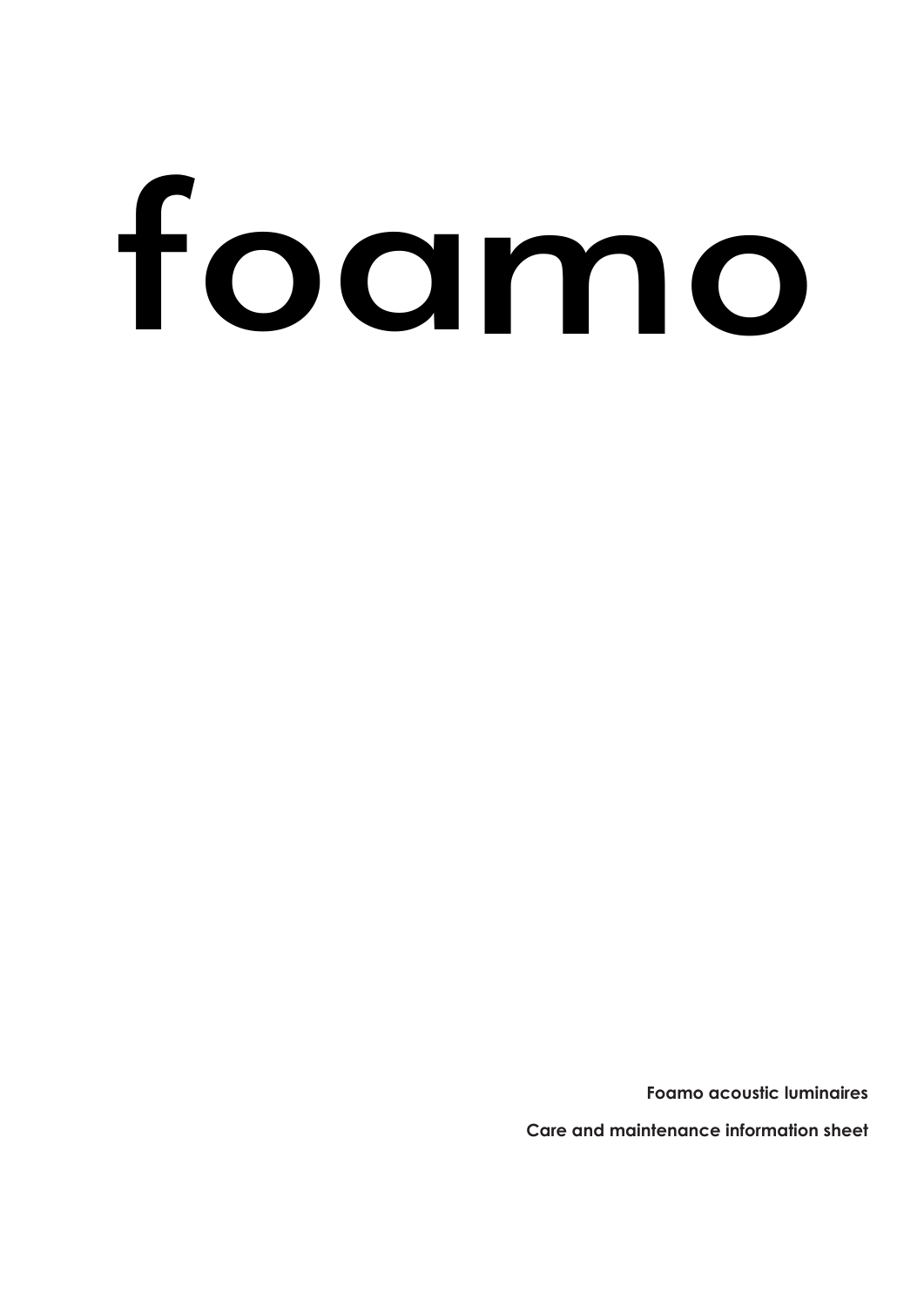# Cleaning

To remove dust and dirt from your luminaire, it is best to use the separate piece of melamine foam included in the cleaning kit. Less superficial stains on basic white luminaires can be removed with water. Moisten the separate piece of melamine with water. Brush the surface of the stain with long strokes. The result should be visible immediately. Finally, let the luminaire air dry.

We strongly advise against the use of other cleaning agents.

### Installation and storage

The melamine foam has a spatial mesh structure, formed by very fine and slightly porous connections. This network structure has a great sound-absorbing ability. It however complicates the installation of the luminaires. Products damaged during installation not carried out by Acoustic Design Solutions can therefore not be warranted. If the luminaire is not installed immediately after delivery, it's of great importance the packaging box is preserved horizontally, as to prevent loss of shape.

## **Additional**

Every luminaire is made by hand in our studio in Zaandam (greater Amsterdam area), and carefully checked for irregularities. Being handmade, every product is unique. Therefore small variables in the appearance of the luminaires may occur.

The bottom plane of a luminaire may twist by a very small degree due to its organic shape, combined with the soft characteristics of the melamine foam and air humidity.

Our melamine foam complies with the most important international fire safety regulations, including DIN 4102 B1. The safety of our products with regard to health is certified by

the "eco-tex standard 100", hence being environmental friendly. More information about the ecological footprint of our melamine foam upon request.

Our luminaires come with dimmable LED light bulbs. A dimmer however is not included.